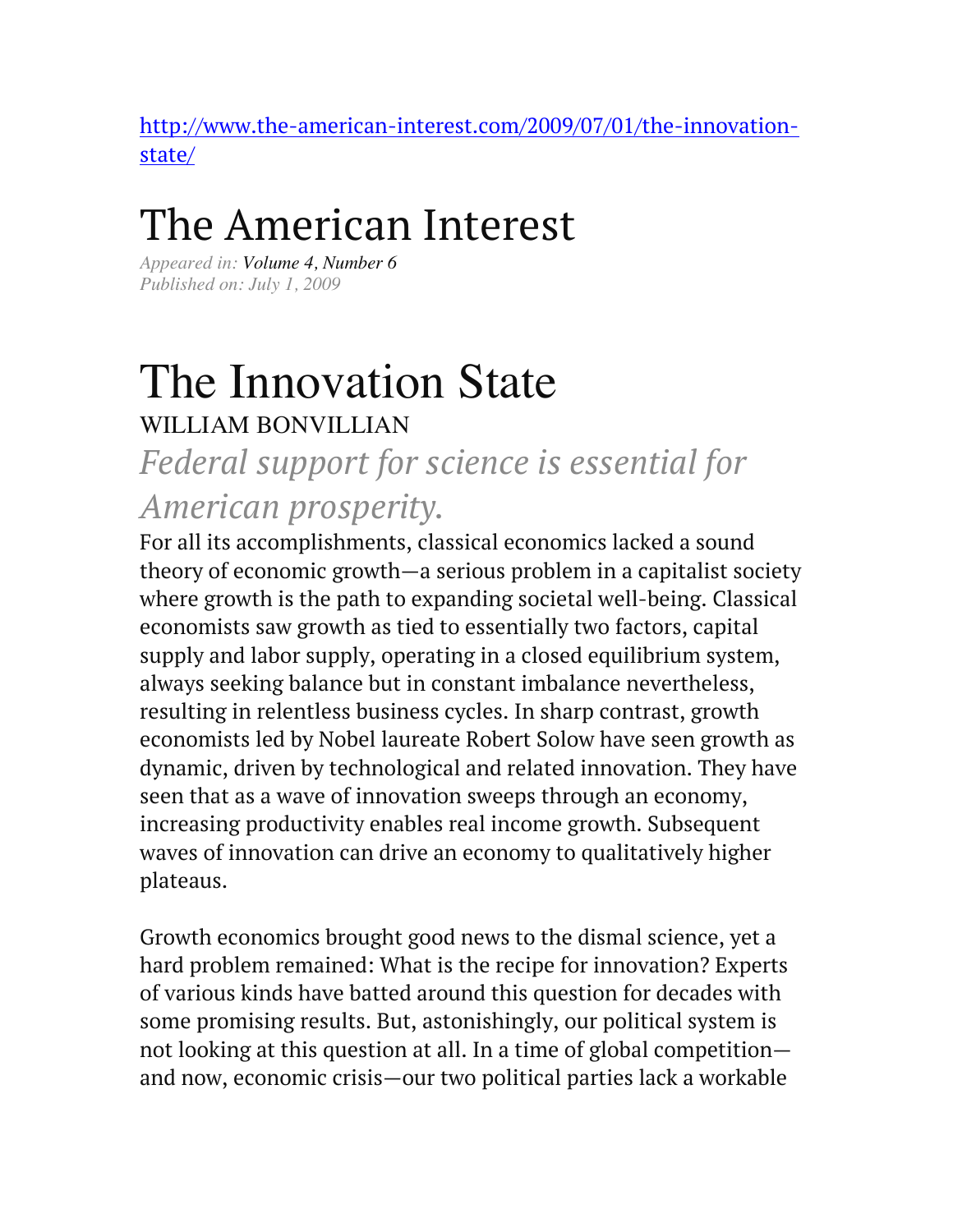theory of economic growth. They formulated their fundamental economic ideologies at a time when classical economics ruled, and are now locked into concepts from that long-gone era. The American economy has moved on; they have not.

Ask Republicans about economic policy, and the answer is always capital supply: We should alter marginal tax rates. Ask Democrats, and the answer is labor supply: We should improve health care, social safety nets and access to education. It's not that those answers are wrong. Capital and labor supply remain vital factors. It's just that a couple hundred years after the Industrial Revolution showed the way, economists eventually realized that there was a previously unidentified monster in the economic engine room: technological and related innovation.1 Politics has yet to catch up to this realization—a sluggishness that could have profound consequences for our economic future.

#### *Innovation Foundations*

If we're to understand anything about our economic future, however, we must first look to the past. How did we get here? In the 19th century, when resources were a critical component to any economy, comparative advantage was based on natural-resource advantage, and nations so blessed were permanently blessed. The United States changed all this during World War II. While Franklin Roosevelt is remembered for his stop-gap efforts to prevent economic collapse in the 1930s, with alphabet agencies like WPA, CCC and TVA as his hallmarks, his Administration's massive initiatives in science and technology from 1938 on, which created an innovation-based growth model that is still spinning out, are his real if unacknowledged economic legacy.

In the course of World War II, a system of massive federal R&D; support was assembled under the leadership of Vannevar Bush, FDR's science adviser. Bush, along with allies like Alfred Loomis, James Conant, Ernest Lawrence and Karl Compton, created a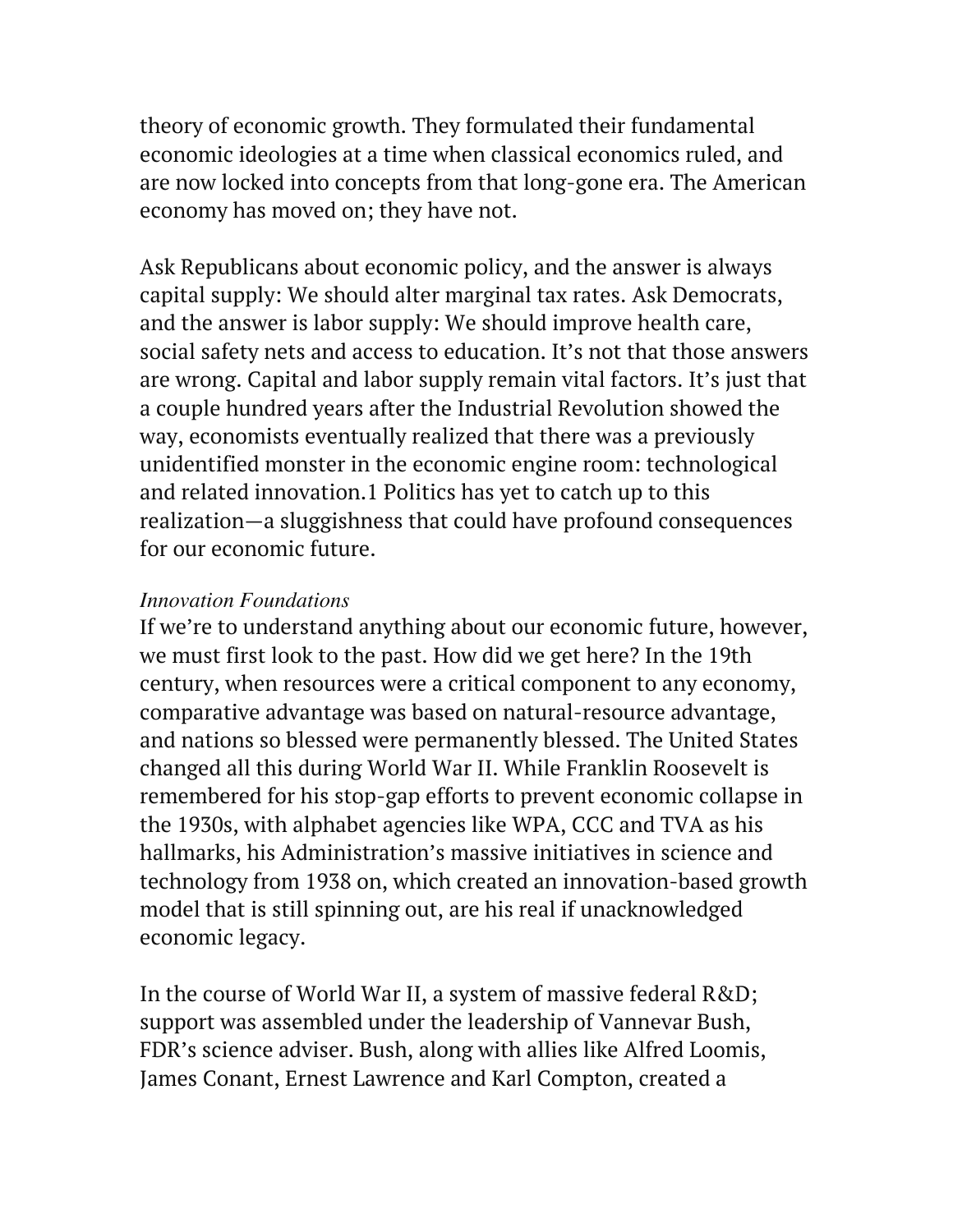"connected science" model that unified the R&D; stages (basic science, applied science, development, and prototyping and production) and the innovation players (universities, Federal labs, industry, and the supporting Army and Navy Departments). As one example of how large the shift of resources toward new innovation capacity was, MIT alone received eighty times more Federal research support in the five years of U.S. involvement in World War II than it received in its previous eighty-year history.

The results of this R&D; spending were astonishing: radar, the proximity fuse, jet engines, atomic weapons and so on. As the war drew to a close, Bush articulated for Roosevelt a rationale for salvaging a portion of this system in his famous polemic, *Science: The Endless Frontier*. As the Federal war machine was being dismantled in the expectation of world peace, the Truman Administration saved Federal support for basic research, the least expensive innovation stage, but it dissolved the connected-science system. Nevertheless, the momentum of wartime technology advances, coupled with continued postwar basic-research investment, was enough to keep expanding the comparative innovation advantage the U.S. government had built during the war.

The next critical innovation-capacity moment—the launch of the Soviet Sputnik satellite—seems an unlikely event to be celebrated in the annals of U.S. scientific innovation. Sputnik itself marked a major U.S. technological defeat. But indeed, in October 2007, numerous American scientific forums marked Sputnik's fiftieth anniversary. Why?

Children brought outside by their parents to see a tiny blinking dot in the night sky weren't aware that Sputnik signaled a Soviet ability to launch ballistic missiles carrying nuclear weapons into the American heartland. It was a galvanizing moment, one that launched a second 20th-century scientific and technological project that played an integral role in America's victory in the Cold War. As a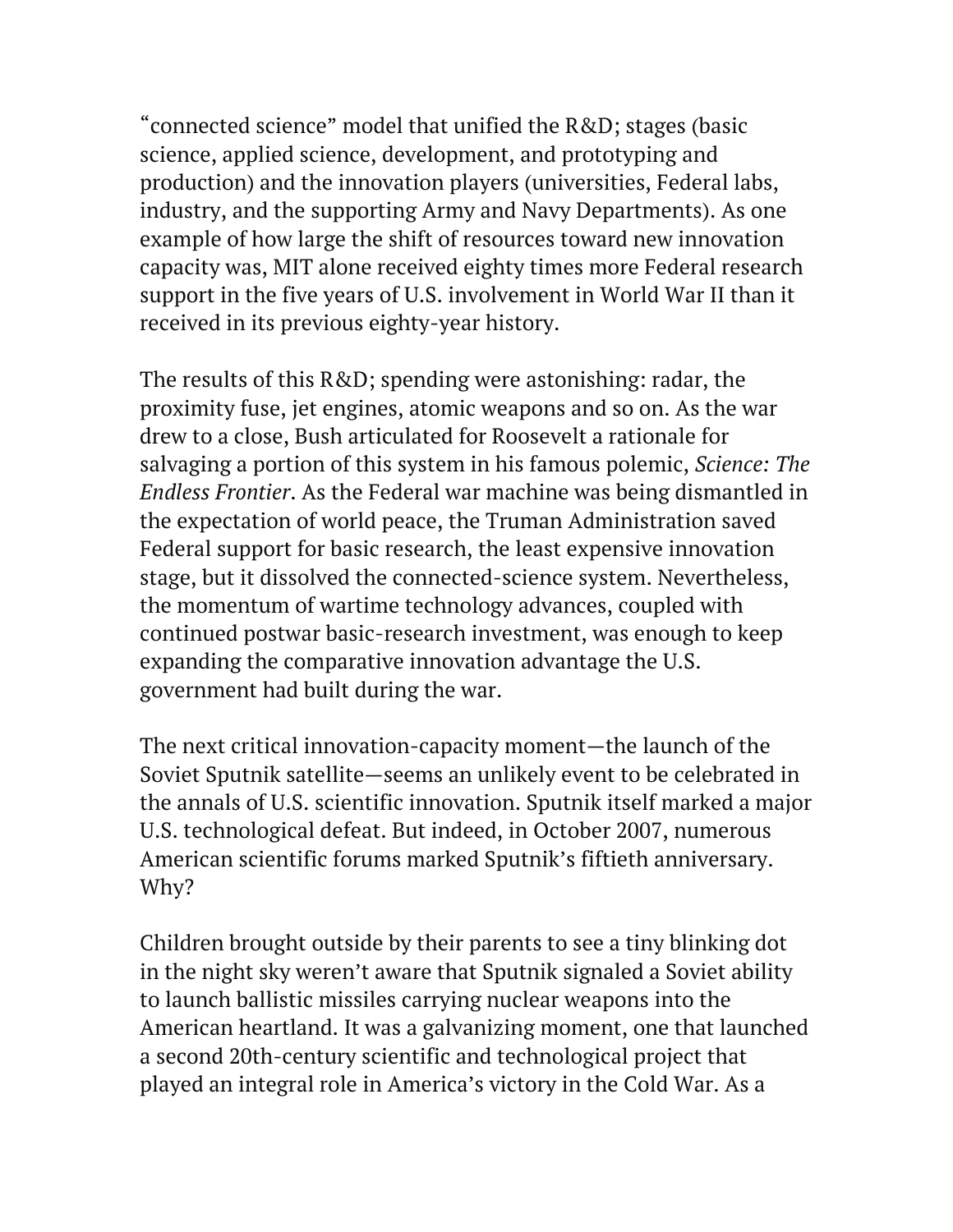result of Sputnik, the United States returned to a World War II scale of scientific investment and advances, reinvigorating the entire innovation enterprise to serve both economic and security missions. The percentage of GDP invested in Federal R&D; moved up year after year into the late 1960s, and the scientific talent nurtured in that period has carried our strong innovation economy up to the present day. Sputnik carried the seeds, for example, of the wave of innovation in information technology led by the United States—a wave that turned out to be critical to both U.S. Cold War success and subsequent U.S. economic growth.

Sputnik also resurrected the connected-science model used during World War II. President Dwight Eisenhower, who was often frustrated by inter-service rivalry during his time as joint forces commander in Europe, understood why Sputnik made it into orbit before Vanguard, America's first satellite. The military services, competing for the space mission, had run separate space programs in three separate stovepipes using disconnected teams of scientists and engineers. Four months after Sputnik, Eisenhower took space away from the services and handed it to a new entity, the Advanced Research Projects Agency (ARPA). Two months later, deciding that the manned space mission should also be under civilian control, Eisenhower gave space to the government's long-standing aeronautics R&D; agency, NACA, which morphed into NASA.2 ARPA remained, tackling the "command and control" mission, which we now call information technology. ARPA adopted the flexible, nonhierarchical, collaborative research model, which entities like the Rad Lab and Los Alamos had developed and perfected in World War II. But unlike those famous examples, ARPA remained lab-free and was run by a small pool of talented science and technology entrepreneurs who sought out the nation's greatest technical talent. ARPA, which soon became known as DARPA—the Defense Advanced Research Projects Agency—was a critical institution in the U.S. response to Sputnik. Its *modus operandi* was known as "right-left": It would think hard about revolutionary technologies it wanted to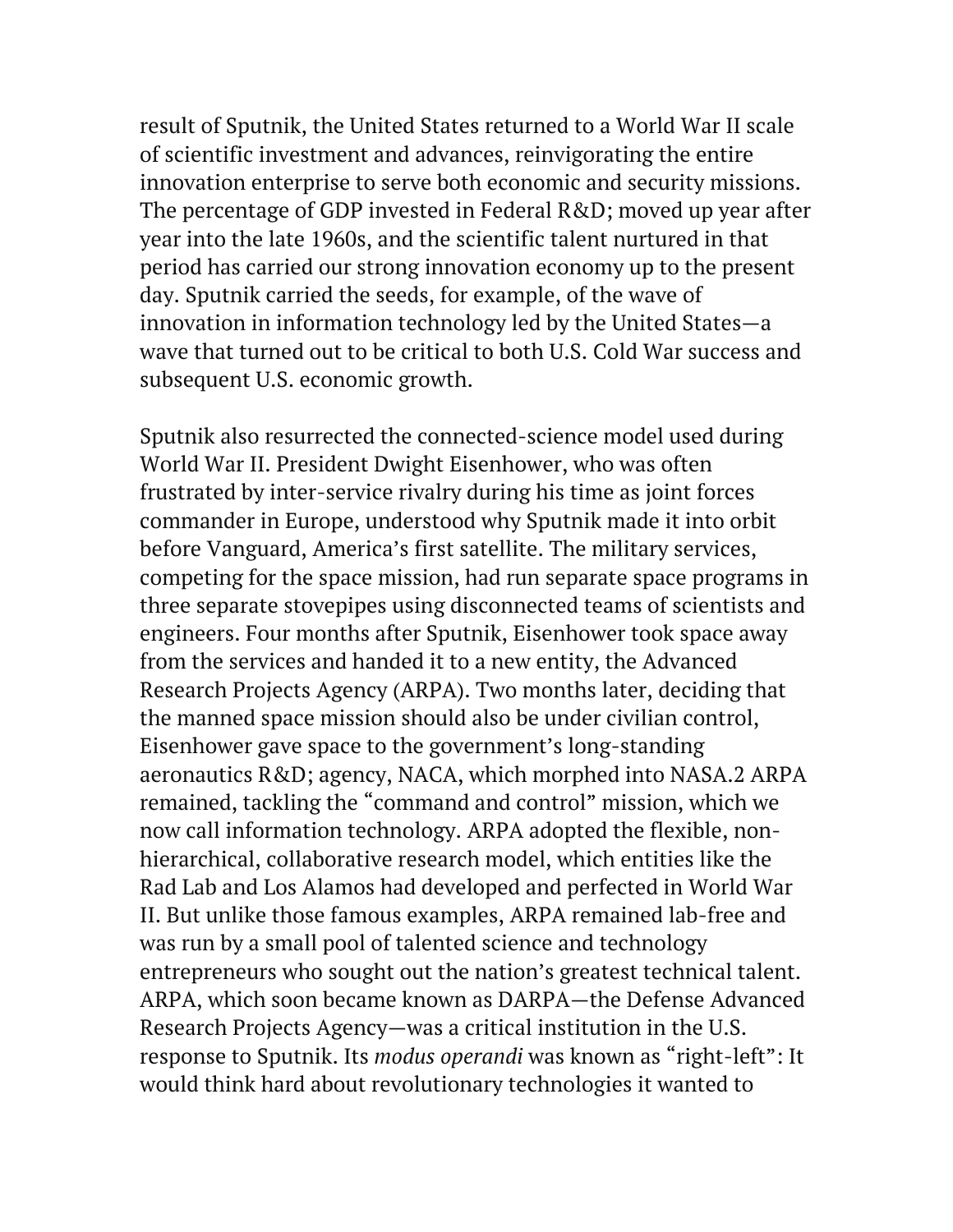emerge out of the right side of the innovation pipeline—where hightech products rolled off the assembly line—and then go back to the left side of the pipeline and work on the breakthrough science that would get it there. This was the reverse of the other science agencies formed after World War II, based on Vannevar Bush's model of Federal support for basic research.3 Bush's model was "left-right": Focus on basic science, and technological innovation would inevitably follow. DARPA did more than stand this left-right model on end; it tied science to technology advance, connecting basic research to development and, through allied agencies in the Pentagon, to prototyping and support for initial production. We were back to the World War II approach of government support for connected science and back to a two-way pipeline, with technology influencing science and vice-versa.

There is no getting around the governmental role in innovation. Even cowboy innovators usually have government technology supporters in their rearview mirror. Economists have long understood the difficulties in getting the market to support the basic research critical to innovation. The reality is that government support necessarily must pervade the market for radical technology advances. Vernon Ruttan's book, *Is War Necessary for Economic Growth?* (2001) demonstrates this truth by painstakingly tracing the central role of defense-agency support in five of the 20th century's most important innovations: aviation, space, nuclear power, computing and the Internet. Making incremental advances in technology calls for a private company's intimate knowledge of its industry and markets, to be sure, but qualitative technological leaps usually require fundamental breakthroughs in basic science, which the free market isn't equipped to support because of the high risk attached to science success.

This is not to say that basic research is unprofitable; far from it. Basic science research, informed by the technology side, originates the big, economy-shifting innovation waves that lead to significant new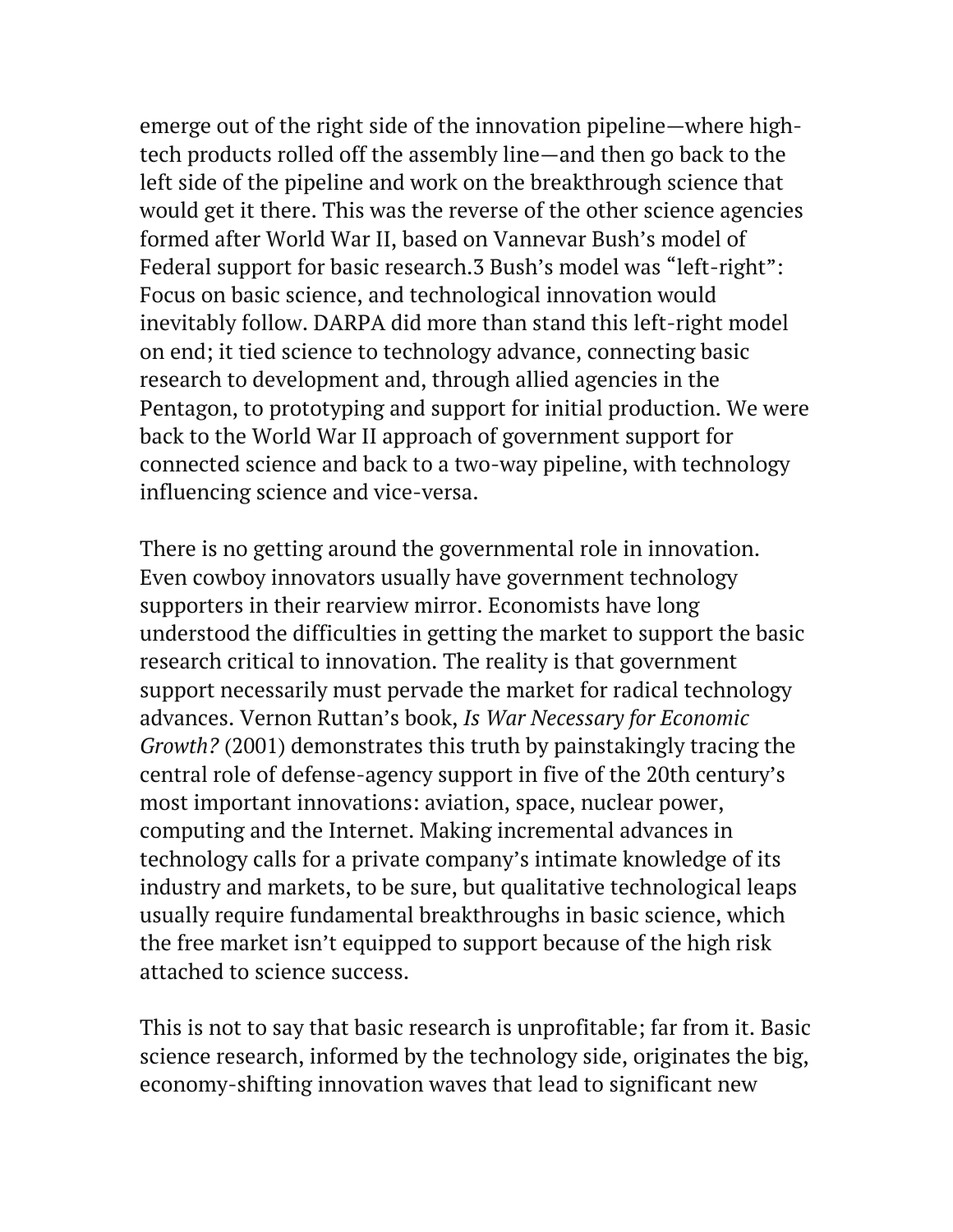economic growth. But it takes companies large enough and with enough foresight to risk such investments. There never were many such American corporations in the 20th century, and there are even fewer in the 21st. What is more, it is becoming harder to find a large corporation that is essentially American as, say, Westinghouse or General Motors was thirty years ago.

#### *Is Innovation Still Nationalin a Global World?*

What are the major ingredients behind innovation-based growth? Solow argues there must be "technological and related innovation." Paul Romer argues there must be "human capital engaged in research." We begin to see from these dictates two direct innovation factors: R&D; and the talent to staff it. These aren't the only factors; there is a complex mix of indirect factors as well. But these two are indispensable, and Richard R. Nelson has suggested that these factors operate in an innovation system that is most prevalent and apparent at a national level. That system includes a network of institutional actors, including firms, universities, government agencies and labs, as well as supporting public- and private-sector policies and practices.4 From Nelson's view of innovation as a system we can derive a third direct innovation factor: innovation organization, or the institutional elements where talent and R&D; connect.

Is Nelson right that innovation is best understood at the national level? How viable are national systems of innovation in an increasingly globalized world? Is an analysis of national innovation systems still plausible when companies themselves are increasingly independent of a single national base? It is. Indeed, strange as it may sound, national innovation features are growing in importance as globalization increases.

Late-stage development and production are becoming ever more international, but, of the complex mix of direct and indirect innovation factors, three fundamental direct ones are still dominated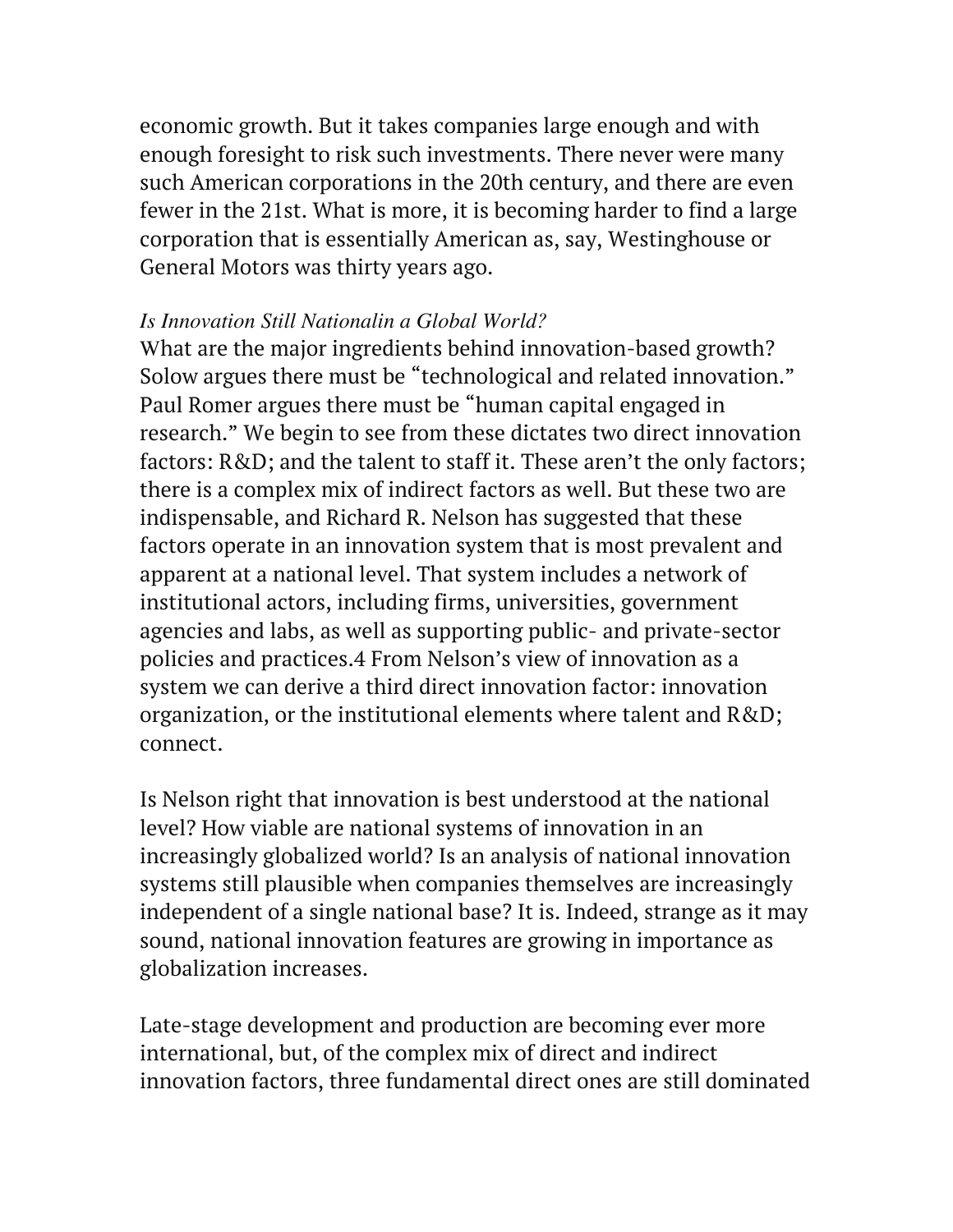by the nation-state: research investment, support for scientific talent via investment in higher education, and much of innovation organization. The critical early stages of innovation—on which the later stages depend—still rely on support from the state. Bengt-Ake Lundvall argues that, as global competition increases, the central role of innovation in growth forces nations that have built innovation features into their geography to exploit specialized innovation advantages to do well.5 Thus, the state still owns a large part of the innovation system, namely the basic research and talent factors, which are particularly important for radical and breakthrough innovation. Innovation organization is arguably the third direct factor, so the government's broad implementation role in that territory is critical as well. In the United States, for example, the government's dominant role in defense and health care has been critical in spinning out technologies in those sectors.6

However, the U.S. national innovation system is in tension and has been undergoing major changes thanks to globalization. The old model, which endured from World War II and the Sputnik era through both the Cold War and what we could call the First Competitiveness Era (with Japan, from 1975–90), is breaking up. That model, which coexisted with John Kenneth Galbraith's "iron triangle" of large corporations, big unions and regulating government, featured its own triangular alliance between industry, universities and the Department of Defense. These were closely interacting allies operating within a comparatively unified national system for innovation.

The new model is developing a different shape. Industry is going global, so the development and manufacturing stages are moving offshore. Since industry is the key actor in incremental innovation, that capability may be shifting globally as well. Thus, industry is breaking up the old alliance.

Universities, the second group of allies, are uncertain about their role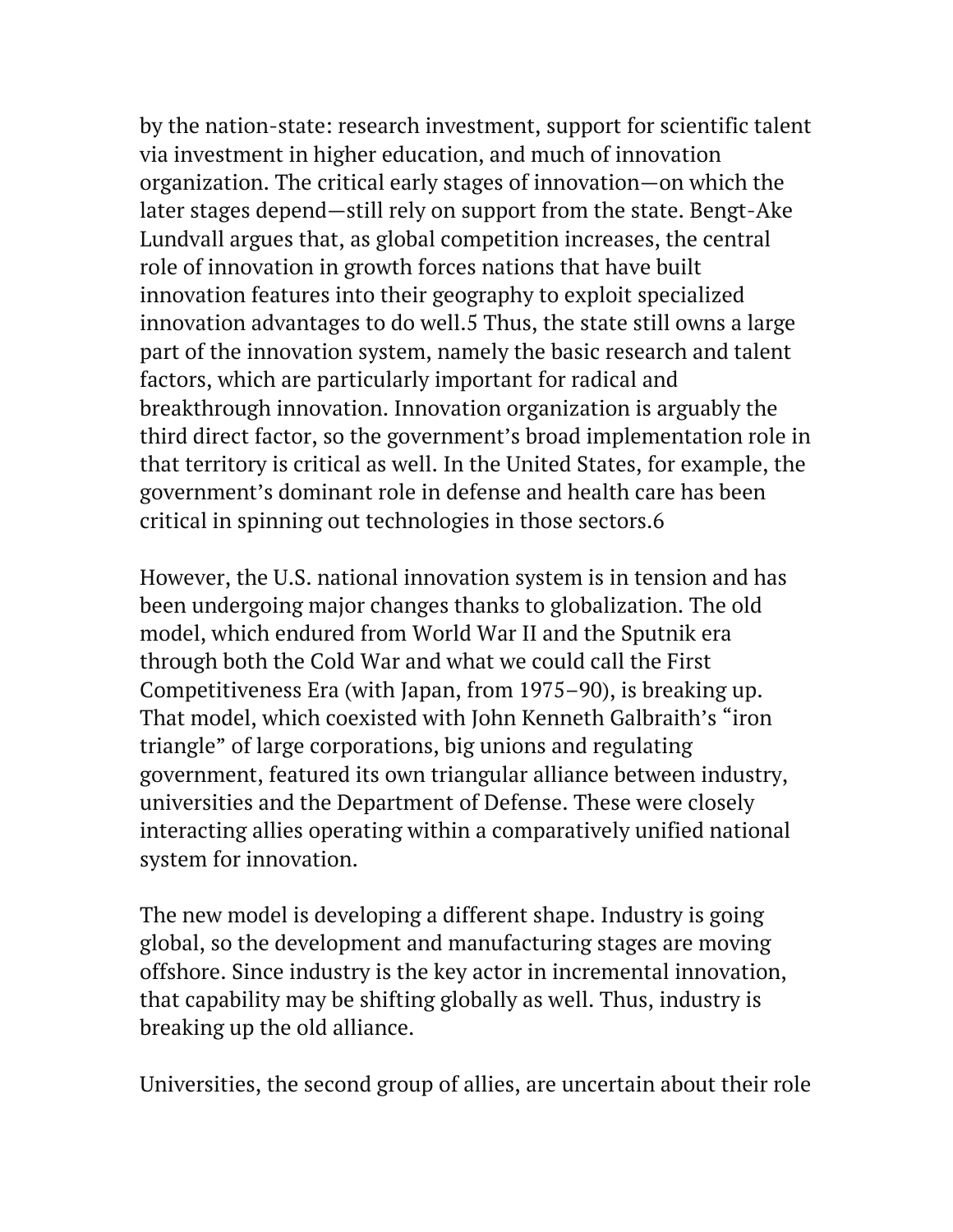in a global economy. Some are forming tentative campus outposts abroad or entering alliances with foreign universities. They increasingly rely on foreign national talent to fill out their ranks of science and engineering doctorates and to staff their research labs. Divisions in the university workforce remain between scientists and engineers. While many scientists have long thought they were part of a global scientific "religion" that observed nature and knew no national borders, engineers knew that at least in the past, they had state support to thank for their projects that intervened into nature, making engineering more a national religion. Since universities rely on the state for basic research support (there is no international mechanism for basic research support and no new such source can be glimpsed on the horizon), they are still tethered to the state, however global their scientists may be in outlook and nationality. So the second ally remains, if with less certainty.

The third ally in the old model was the Defense Department, which remains dependent on a state innovation model—although precious few at the Defense Department still understand this. Since U.S. national security leadership has been dependent on its innovation leadership, the Department faces a giant challenge from the disintegration of its old innovation triangle. The tripartite model that served it so well in World War II and the Cold War, making the last century an American one, is now at risk. Over time, U.S. security leadership may come to be at risk, too.

#### *The Distribution of Innovation*

The global pressure will grow. IT is a great enabler for the industry role in innovation, and industry remains the lead actor. In her book, *How We Compete* (2006), Suzanne Berger demonstrated how the United States is adopting a distributed manufacturing model. In the old manufacturing model, the process was like making model airplanes. Each part had to be fitted, glued, sanded and worked individually, so there had to be a great deal of vertical integration between suppliers and assemblers with tacit knowledge constantly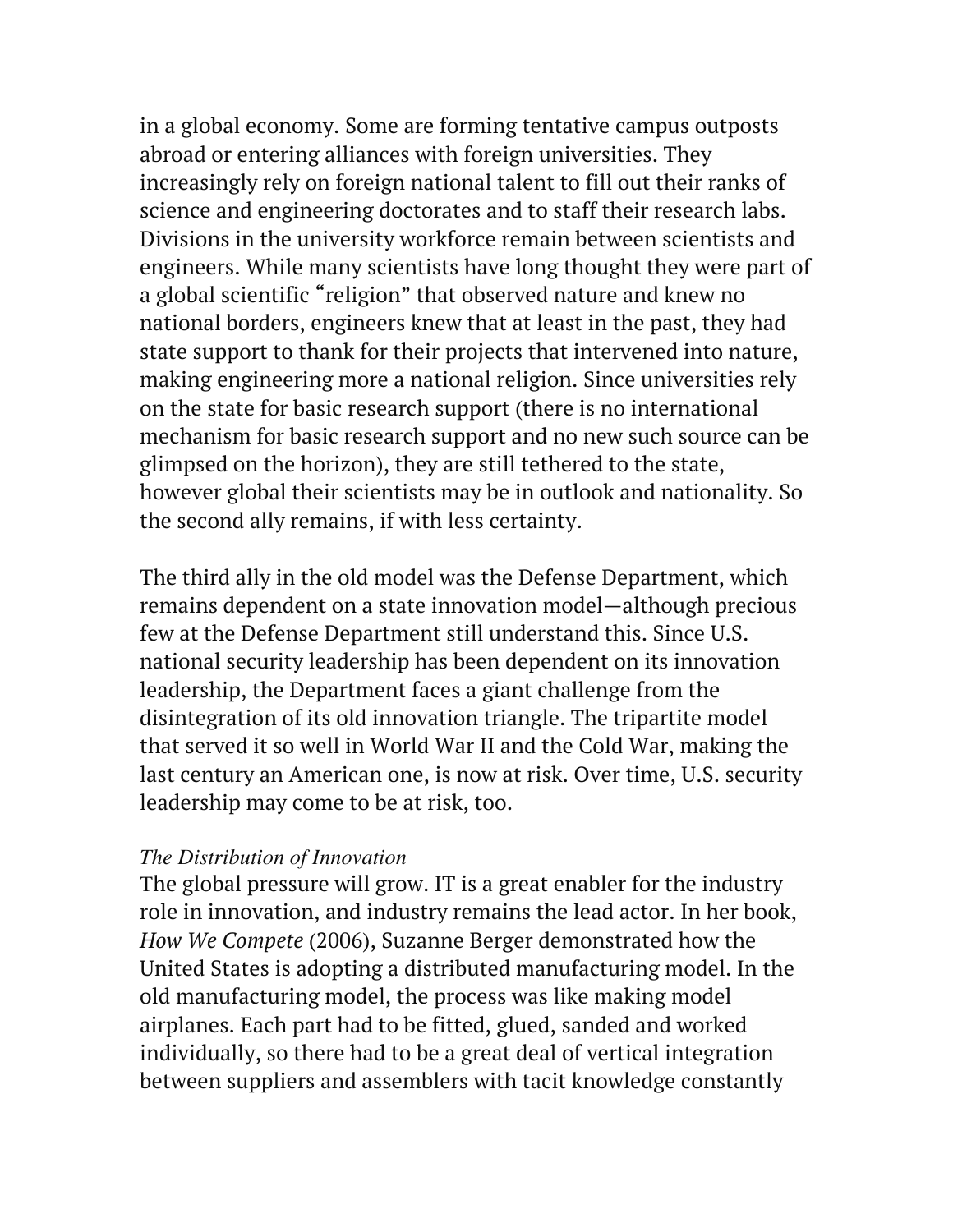shared between each stage so parts could be fitted together. The new manufacturing model is more like Legos, Berger argues. With IT standards and controls, each part can fit exactly, no matter where it is made. This voids the old manufacturing requirements of vertical integration and shared tacit knowledge, allowing manufacturing to be dispersed. Parts can be made anywhere that IT standards can be followed.

Apple's iPod is the leading example of truly distributed manufacturing. Parts made all over the globe fit together perfectly. Distributed manufacturing enabled Apple to stand up its new product in months by contracting the manufacturing stage out, thus avoiding the corresponding cost and risk of building its own plants and skipping the complexity of acquiring the tacit knowledge necessary for vertical integration with suppliers. It marked a high point for an evolving new competitive model.

This means that globalizing industries can now move the development stage they dominate to an international model, along with their manufacturing. If production and development can be globalized, what's next? Because early stage innovation remains state dependent, innovation itself arguably will not be globalized so much by multinational firms as by new entrant states.

A globalized world economy means that others are grasping at the model of comparative-innovation advantage that served the United States so well for so long. There are growing numbers of prosperous nations, so there will be more competitors in the field of innovation. China and India are undertaking a leap-frog approach, discovering they can be both developed and developing countries by using their newly developed sectors to bring along their developing ones. Basic research is the cheapest stage in the innovation pipeline. Given talent and research infrastructure, many nations can conduct basic research, and they can do it more cheaply than a developed nation. The Internet again works as an enabler. In the 1980s, Steve Wolff and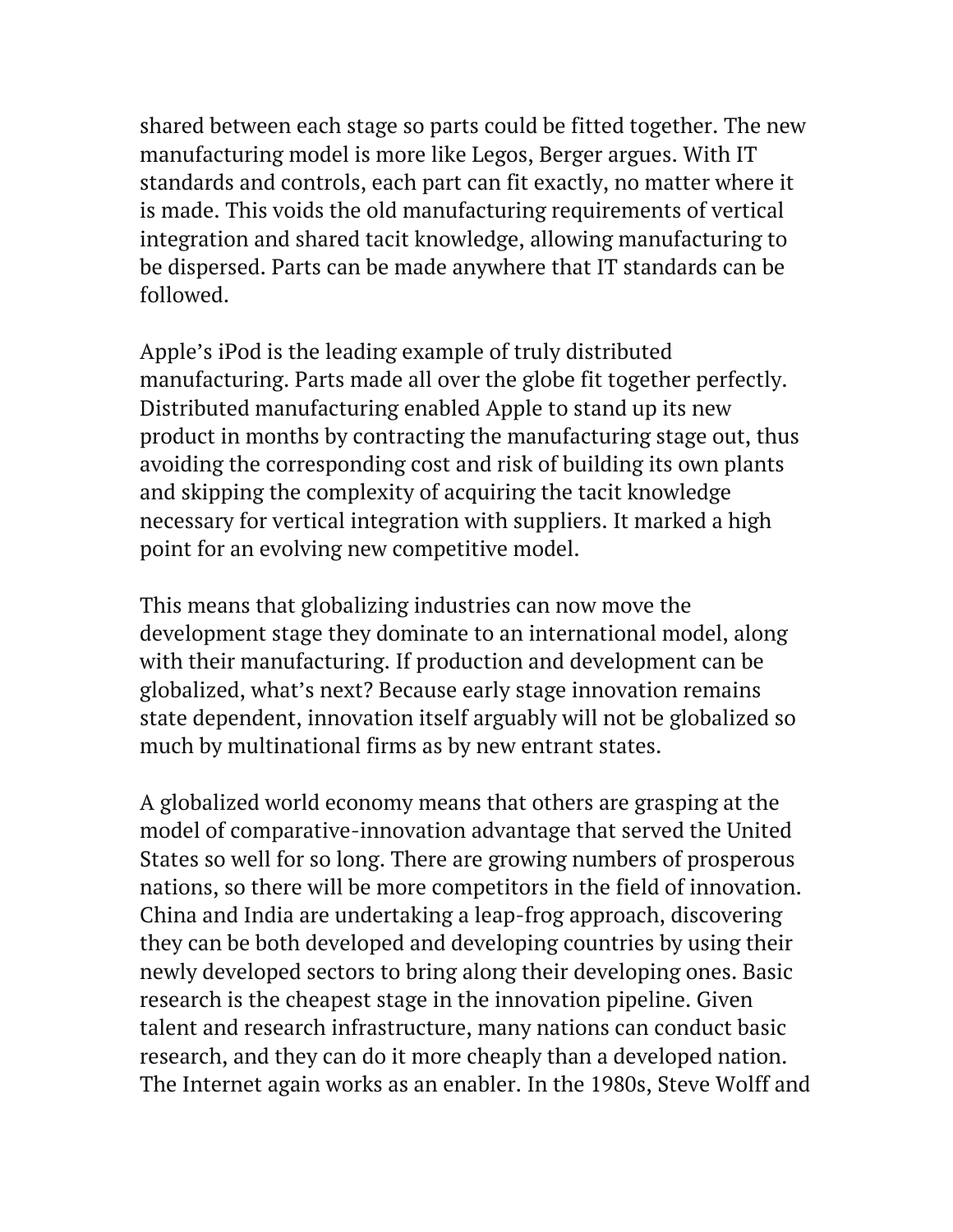Erich Bloch of the National Science Foundation saw that the Internet was a profound tool for scientific collaboration, so they turned ARPAnet into NSFnet and spread it to nearly every university campus in the United States.7 This built the initial customer base that paved the way for the takeoff of the Internet in the 1990s. Wolff's and Bloch's realization is not limited to research bound by national borders—IT enables scientific collaboration worldwide, as well as the corresponding dispersal of research to all those nations prepared to make the investments necessary to become innovation actors. China and India, like Korea before them, are showing that innovation is not simply a tool to make rich nations richer. It can serve a developing nation model as well.

The United States was able to innovate its way out of the first postwar competitiveness era with Japan by cultivating the IT revolution and, later, the biotech revolution. These dramatically boosted U.S. productivity and therefore its growth rate, proving Solow's growth economics model. The Second Competitiveness Era is now beginning, with China, India and perhaps others as the challengers. This will be a far more complex and difficult competition. The chart above illustrates both eras, past and future, using Japan and China as examples.

The trend, as the challenge from China illustrates, is toward the distribution of innovation capacity. Historically, the United States has gone through three fundamentally different policy phases in its position on dispersing its economic power.8 In the first phase, Alexander Hamilton grasped, as few politicians have since, that U.S. political liberty (in his era this meant freedom from European powers) depended on building a strong, independent commercial and manufacturing economy. He saw that an agrarian, resource-based U.S. economy would forever depend on and be vulnerable to Europe, so he worked to build the fiscal, debt, tax, commercial and manufacturing foundations that would allow U.S. economic independence and eventual supremacy. This came a half century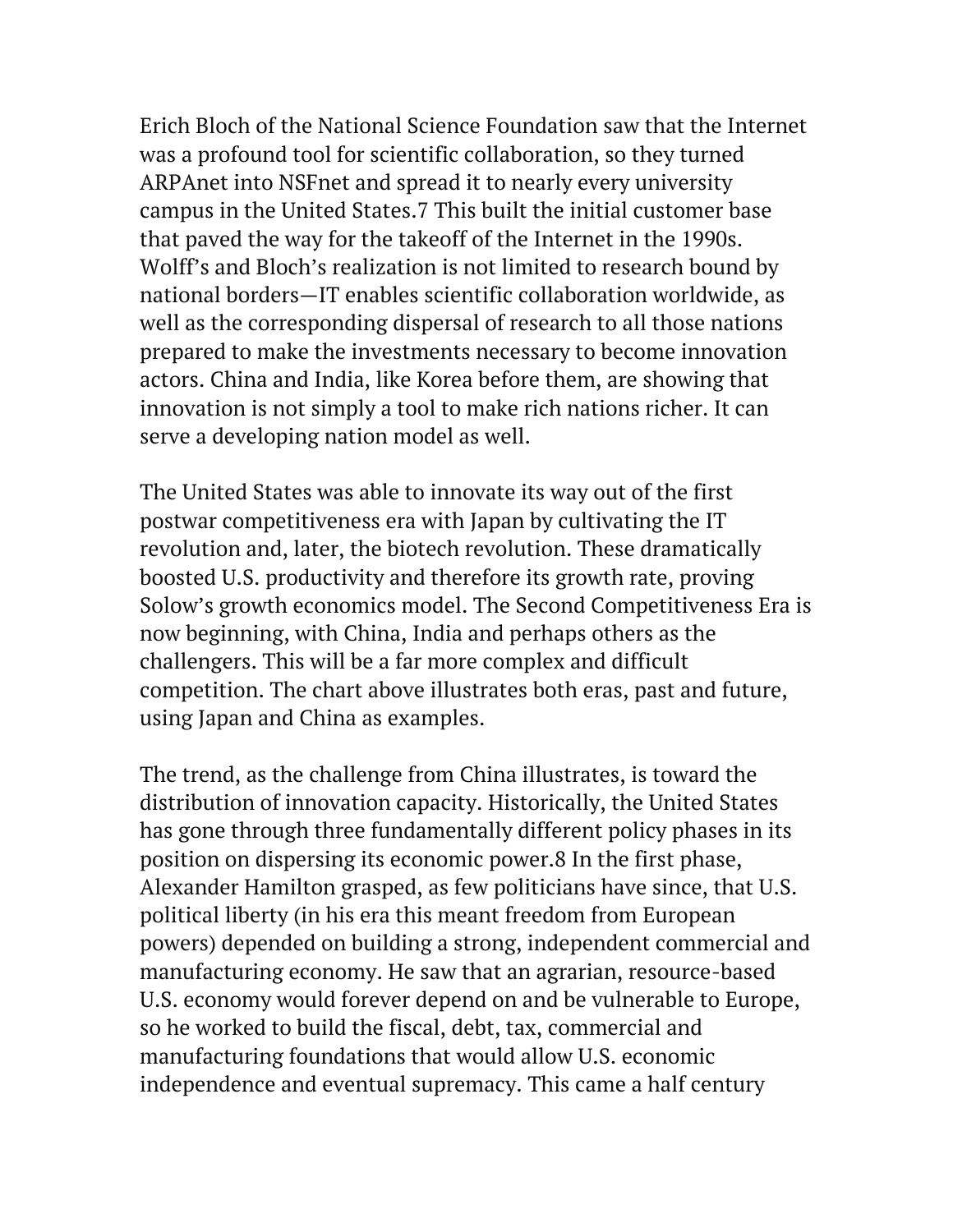later, when the United States mastered the technology of machinemade interchangeable parts (through War Department R&D;) and assumed leadership of the Industrial Revolution from Britain.9 Hamilton's understanding that U.S. independence was tied to its commercial and manufacturing economic power assumed that these capabilities were built on a protected nation-state base. This assumption lasted through World War II. During the Cold War, the United States shifted this nation-state model to allow economic integration with its allies, including Western Europe, Japan and Korea. The second phase allowed limited dispersal of its industrial power and integration with other economies as a geopolitical exercise of soft power, strengthening the economies of its allies and creating an interdependence that preserved and underpinned the alliance.

The third phase came after the end of the Cold War, marked by an attempt to bring China into the world economy through its entry into the World Trade Organization. In this stage, which we are now entering into at scale, nations integrate their production systems, capital and labor with control entirely decentralized, belonging to all of the participants and therefore to none of them. This new global system is increasingly out of the control of the state. The difficulty that national governments have had in developing coherent policies and programs to cope with the current international financial crisis illustrates this new phenomenon. There are potentially important implications for the United States as a state here. Our economic fate is moving to a globally based, complex capitalistic system outside of national control. The U.S. innovation system, at least in the later stages dominated by industry, will increasingly be tied to that global system.

#### *Comparative Advantagein Innovation?*

How well will that new interdependent system serve us? The decades-long debate over trade policy between free trade economists and protectionist labor unions and politicians was altered in 2004 by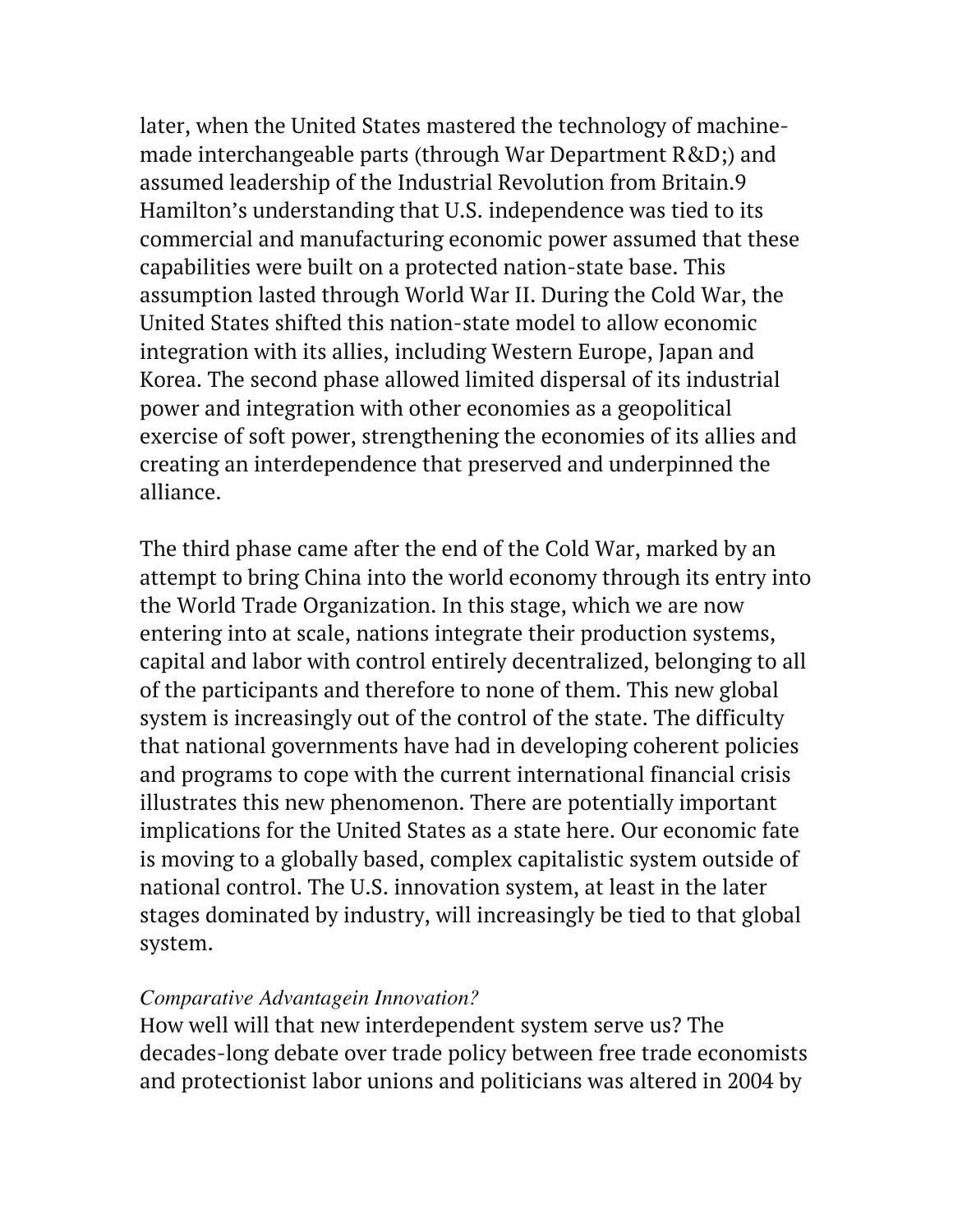an influential article by Paul Samuelson, perhaps America's most noted economist. Samuelson stepped into this free-fire zone and observed that comparative advantage in innovation may not be permanent; like a comparative advantage in resources, it can shift as innovators acquire an advantage in innovation technique.10 Samuelson noted that economic history is replete with stories of comparative advantage capture, citing the movement of textile and shoe manufacturing from New England to the low-wage South early last century, the migration of farming from the east to the Midwest, and the shift in manufacturing leadership from Britain to the United States in the middle of the 19th century. Samuelson characterized such shifts as "long-run Schumpeterian effects" due to the creative destruction of capitalism, and noted that "comparative advantage cannot be counted on to create . . . net gains greater than net losses from trade."11

Samuelson's work suggests that while innovation remains key to comparative advantage, innovation *leadership* is increasingly up for grabs in a global economy where many understand the model. The ability of innovation leaders to accelerate the pace of innovation introduction to stay ahead of the "revolving wheel" of comparative innovation advantage becomes ever more important. And clearly, with the old innovation triangle breaking up, U.S. innovation leadership is now being challenged.

What have we been up to for the past eight years in forging a new model to retain innovation advantage and accelerate new technology waves? Not much. Back-to-back reports by the Council on Competitiveness in 2005 and the National Academies in 2006 sounded the alarm on the decline of U.S. R&D; investment and our science education system. In its last two years, the Bush Administration picked up those reports and proposed R&D; increases for three of the six major Federal science agencies (the National Science Foundation, the Department of Energy's Office of Science, and the National Institute of Standards and Technology).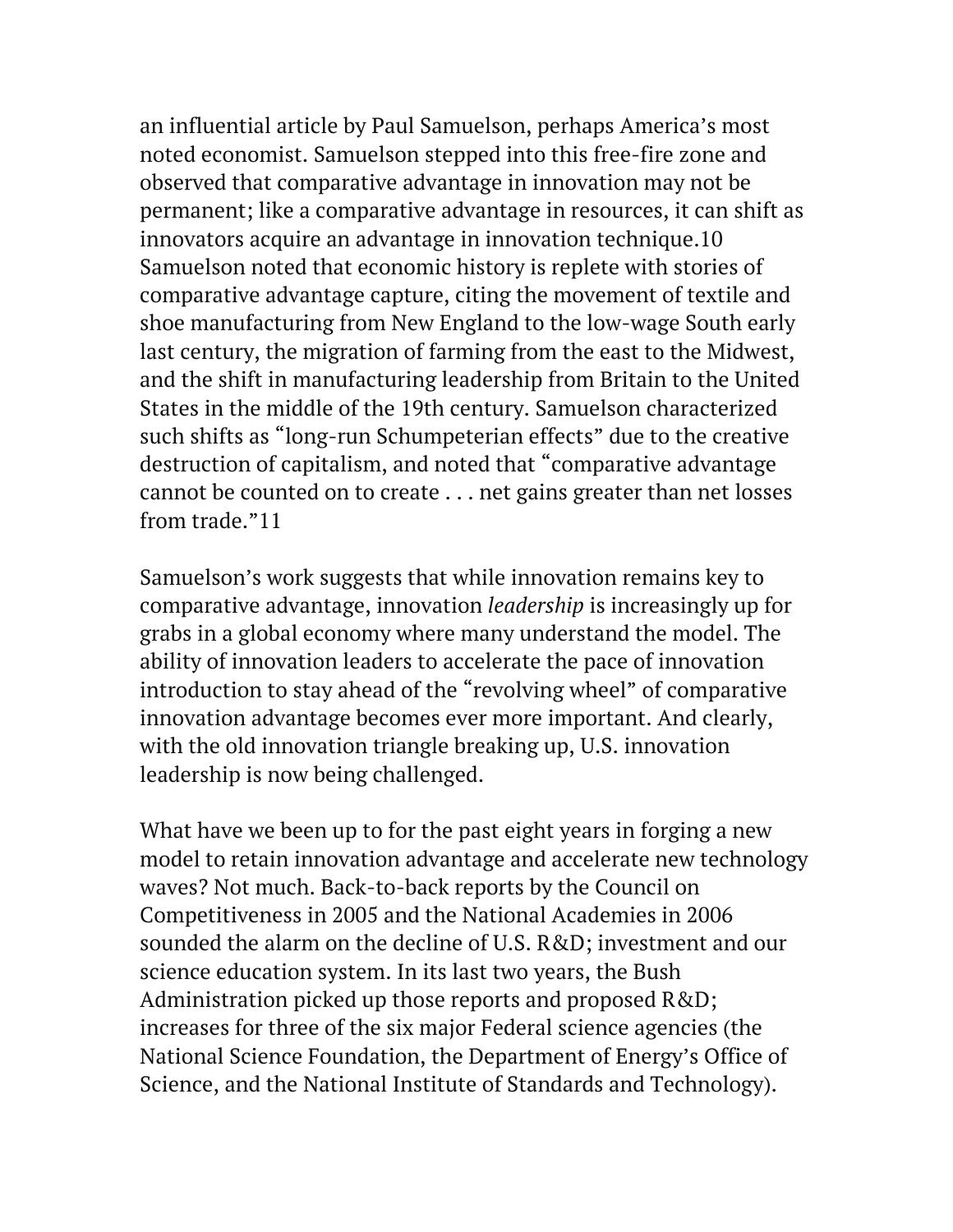Congress passed the America Competes Act in 2007, authorizing a doubling of R&D; over a decade at those agencies and expanded science education efforts at all educational levels. It sounded promising, but the funding promised for FY 2008 and 2009 in those twin efforts never materialized due to an ongoing budget confrontation between Congress and President Bush. Science and technology never emerged as a high-priority funding item in either branch. Although R&D; and the talent it trains are direct innovation factors, Federal R&D; as a percent of GDP was at 2 percent at its height in 1964, fell to 1.3 percent in 1988 and was below 1 percent in 2008. Federal R&D; in real dollars declined in each of the past two fiscal years. Physical science R&D; has stagnated since the end of the Cold War, and life science R&D; after a major buildup between 1998 and 2003, has stagnated for five years.

Some technologists believe that the dual challenges of energy security and climate change will spur an energy technology innovation wave worldwide in the coming decades. Although the United States has led virtually every technology revolution since the middle of the 19th century, it is by no means clear it will lead this one. Federal energy R&D;, once 10 percent of the total, stood at less than 2 percent as the Bush Administration came to an end.12 Federal energy R&D; between 1989 and 2005 fell some 58 percent in real dollars, and private sector energy R&D; similarly declined. While sectors that are implementing major technology advances (IT and biotech) typically spend between 15 and 20 percent of annual revenues on R&D; the private energy sector spends less than 1 percent.

How does energy compare to other major technology initiatives? The Federal government (in 2002 dollars) invested \$185 billion over nine years in R&D; and implementation in the Apollo Project, \$445 billion over eight years in the Carter-Reagan defense buildup, \$138 billion over five years to double NIH, and \$145 billion in the first six years of the ballistic missile defense system—the major technology initiative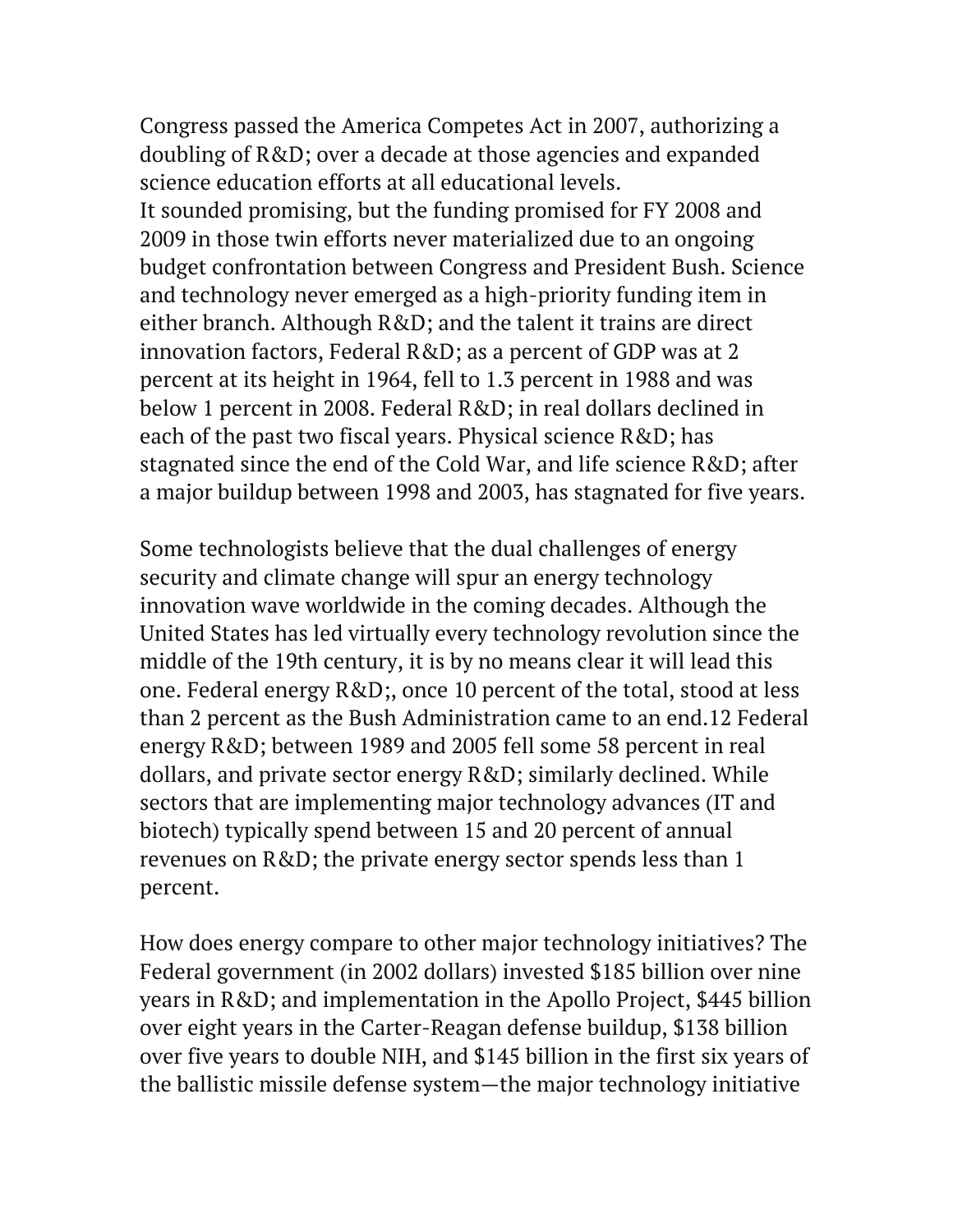of the Bush Administration. Federal R&D; in new energy technology in 2008 totaled under \$4 billion. We can't launch an energy technology revolution if we are pinching the R&D; fuel line. *Enter Obama*

During his presidential campaign in 2008, Barack Obama pushed for a doubling of basic R&D; investments, major new science and math education programs, and a \$150 billion energy research and technology initiative. He discussed innovation-based growth and even held a forum on this idea in June 2008 at Carnegie Mellon. But now, as President, he faces a deficit approaching \$2 trillion for FY 2009. In other words, he has inherited a bare Federal pantry. Will he still implement a growth economics agenda?

An early test was the stimulus bill, his first big economic statement. Congress passed his \$800 billion bill in February, and he has argued it will lead to three million jobs, but what kinds of jobs will they be? Congress passed a classic Keynesian stimulus, funding short-term jobs in traditional infrastructure, rhetorically pouring a lot of concrete and filling endless potholes.

Recessions are not what they used to be. Before the 1990s, they revolved around business cycles. We were still a mostly pre-global economy of large, national-scale industries. Once the business cycle bottomed out, usually after nine months to a year, about half of laidoff employees of these firms began to get their jobs back. This began to change in the early 1990s recession, when almost 60 percent of employees didn't get their old jobs back. In the last recession in the early 2000s, almost 80 percent of employees didn't get their jobs back. They had to find new ones, and it took two years for the recession to bottom out. The recovery was also more gradual. The shape of the recession on employment and GDP growth charts was more like an "L" or perhaps a "U" than the traditional "V." The era of business cycle recessions appears to have been replaced by a time of structural recessions.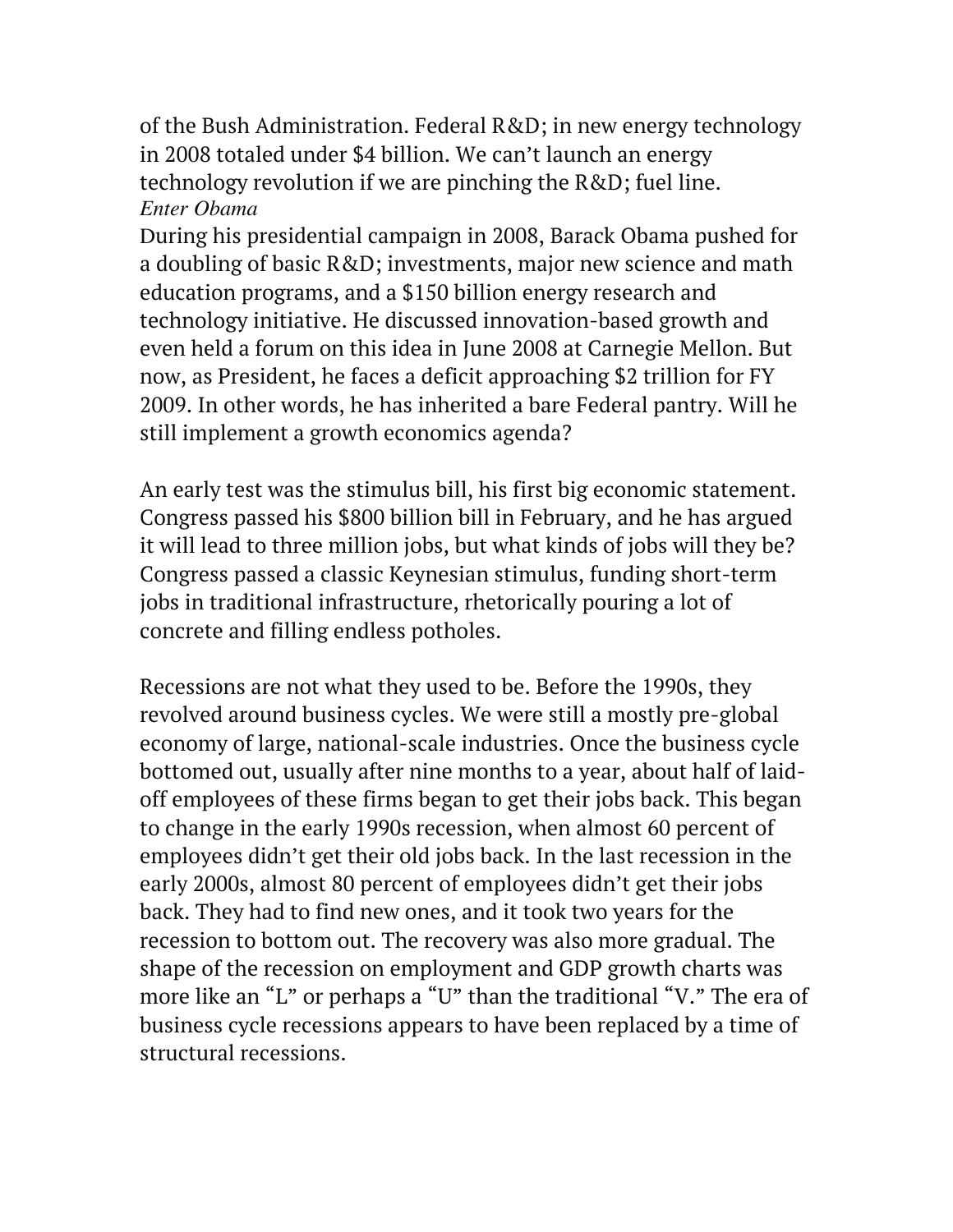Yet the stimulus design Congress seems to be following fits the old cyclical recession pattern: tide workers over with short-term jobs until they get their "real" jobs back. This recession will be structural, like the last two. Whole sectors of the economy will disappear. The last two landed hardest on manufacturing, the most vulnerable sector to low-wage competition from abroad. This one, led by the financial sector, has reached both manufacturing and services. The lesson of the last two recessions was that we had to grow our way out of them. In the early 1990s recession, we brought on the ITinnovation growth wave and added a biotech wave for good measure. After September 11, 2001 and the weeding out of the dot-coms, we brought on a second, more mature (and more modest) phase of the IT wave.

If we are forced to grow our way out of our current economic decline, we won't succeed unless we introduce not just Keynesian cyclical elements but also growth elements into the economy. Aside from the short-term jobs focus, the President included in the stimulus bill \$34 billion in energy technology programs, and \$22 billion in overall R&D; and new research instrumentation, including \$5.5 billion in energy R&D.; He therefore included a modest longer-term growth element, tilted toward energy, in his Keynesian package.

Energy constitutes a potential technology revolution we have been plugging away at for four decades. Elements of it are starting to emerge, despite past low levels of R&D.; Adding these new energy technology growth features to the stimulus could start to prime the pump. The President in his FY 2010 budget next called for a followon to stimulus implementation his campaign pledge of a \$150 billion, ten-year Clean Energy Technology fund for R&D; and technology to build out that energy growth element. The House Energy Committee, in the pending energy/climate bill, was balking, providing \$1 billion for R&D; because it was forced to use cap-and-trade revenues to subsidize established sectors like coal, oil refineries and autos. The energy-technology patient is lying on the table waiting for an R&D;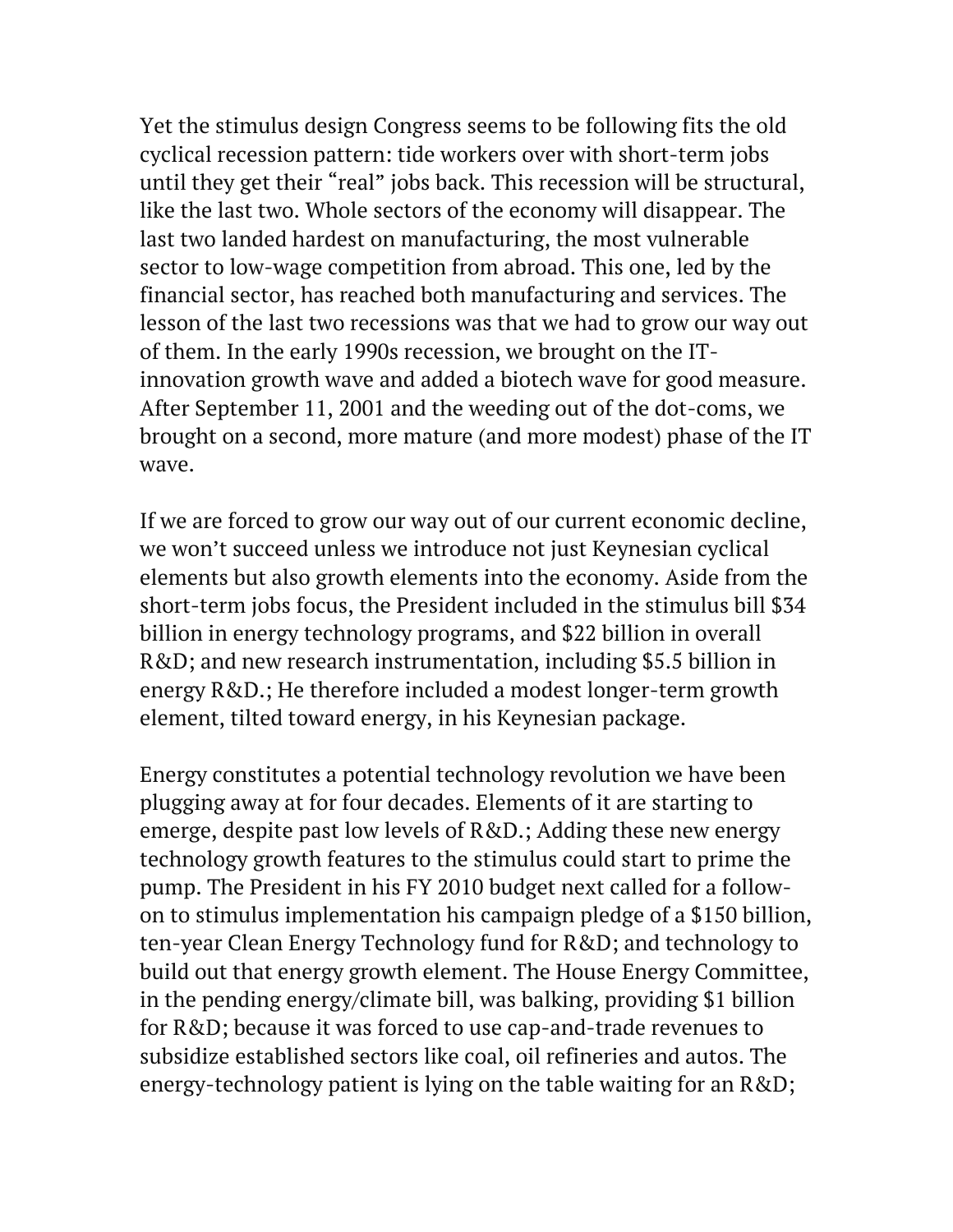and technology transfusion. Will the President be able to rescue it? Or will we postpone an energy revolution and possible corresponding growth for yet more years? The stakes for our international competitiveness and security are very high.

President Obama is a student of Abraham Lincoln. While Lincoln is thought of as a war President, he was also a growth President. Despite the terrible cost of the Civil War, he put into place building blocks that continue to resound economically. The Morrill Act, which created land grant universities, enabled the United States to become the first economy with mass higher education. His intercontinental railroad project accelerated a transportation-based innovation wave. And the war industries that provided the Union's decisive industrial strength led to the scaled up industrial powerhouse America became in the second half of the 19th century. He also founded the National Academies of Science in March 1863.

Lincoln inherited these notions from Hamilton. After all, the Republican Party of his era was a direct lineal descendant of Hamilton's party—Federalists to Whigs to Republicans. Hamilton's party was the party of commercial strength, strong finance and manufacturing—Lincoln, who built his career as a Whig and a railroad lawyer, simply extended these concepts in a new era. Hamilton's party has disappeared from the scene. Historically, the United States has had three parties, Hamilton's party and two Jeffersonian parties. The two Jeffersonian parties embody the two fundamental and contradictory policies of Hamilton's great rival: small government ("that government is best that governs least") and equality of opportunity. The southern Democratic Party was built on the former, and the northern Democratic Party was built on the latter, as transformed by FDR's New Deal into social entitlement programs. When Richard Nixon hit upon a "southern strategy" as a way to make the Republican Party competitive in Congress, he began an inexorable process whereby what was left of the Hamiltonian party the Republican Party of Wall Street and Main Street—became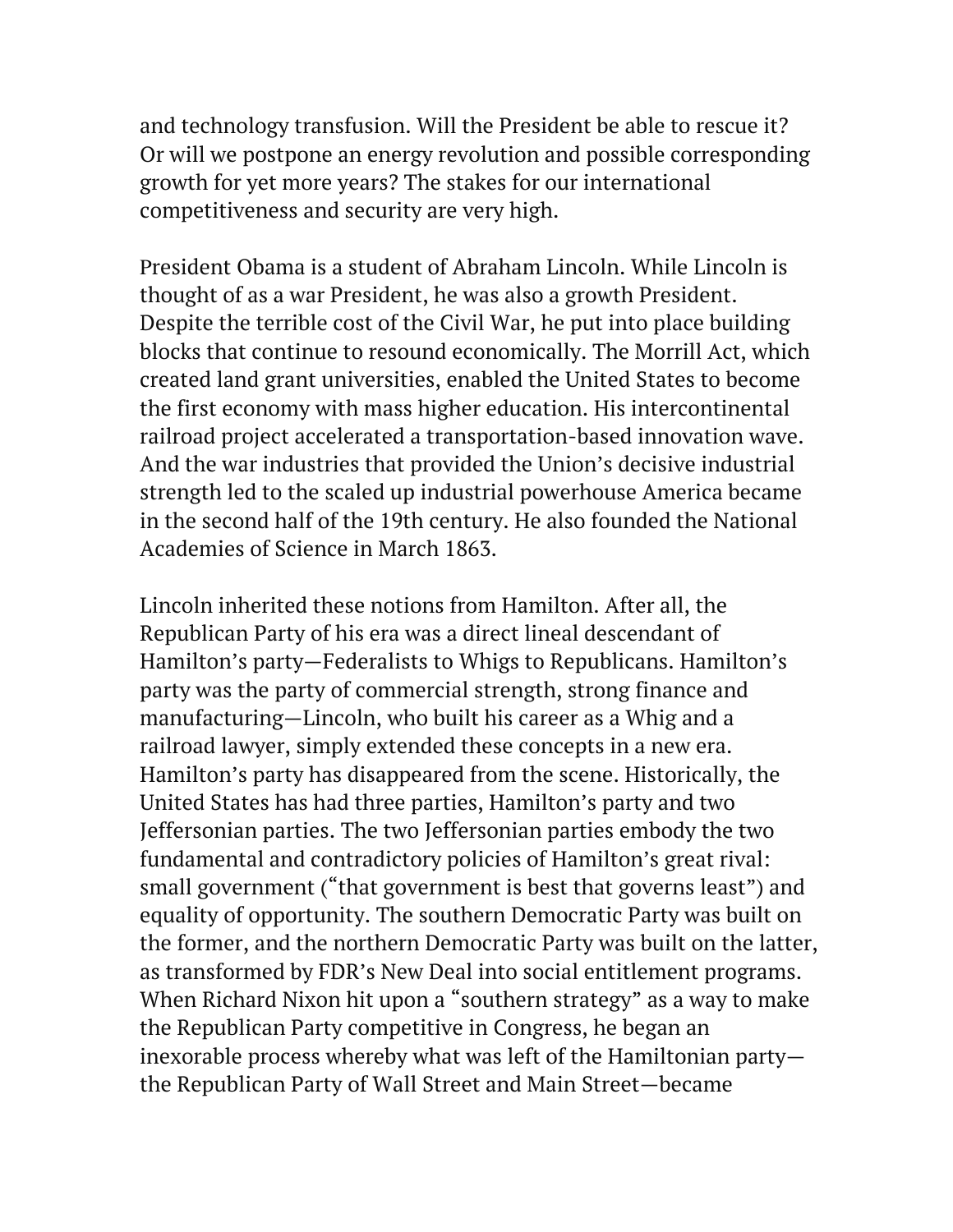dominated by what had been the Southern Democratic Party. So we are left today with two parties, each built on a contradictory, almost schizophrenic, feature in the Jeffersonian brain. The old Hamiltonian party is lost; its economic priorities are the root policies of neither of the remaining Jeffersonian parties. The two remaining parties are locked, as noted at the outset, into a classical economic model that misses the lessons of growth economics altogether.

The old three-way triangle linking defense, industry and the academy is broken. The United States needs a new model if it is to retain its leadership in innovation-based growth. Energy technology offers an opportunity for such a model. If President Obama reaches out and builds a growth program, he will be grafting Hamiltonian (and Lincolnite) features on to a Jeffersonian-FDR party base. If he cannot operationalize his campaign rhetoric on innovation and energy, there will be no foundation for innovation-based growth on the political landscape at a time when those policies have become more vital than ever to the nation's future. He must succeed.

#### References:

1See Philip Auerswald and Zoltan J. Acs, "Defining Prosperity", *The American Interest* (May/June 2009).

2Vannevar Bush, as NACA's pre-war chairman, learned there how to run a large, flexible Federal science agency. G. Pascal Zachary, *Endless Frontier: Vannevar Bush, Engineer of the American Century* (MIT Press, 1999), pp. 98–104. 3I have detailed these developments in "Power Play", *The American Interest* (November/December 2006). The problems with "left-right" are summarized in Donald Stokes, *Pascal's Quadrant: Basic Science and Technological Innovation* (Brookings Institution Press, 1997).

4Nelson, *National Systems of Innovation* (Oxford University Press, 1993), pp. 3–21, 505–23. Christopher Freeman of the University of Sussex first used the term "national innovation system" in a 1987 study evaluating Japan's economy. Freeman, "Japan: A New National Innovation System", in Dosi, Freeman, Nelson, Silverberg, Losete, eds., *Technology and Economy Theory* (Pinter, 1988). 5Lundvall, *Innovation, Growth and Social Cohesion* (Edward Elgar, 2002), pp. 53, 58–9. Kenichi Ohmae argues, in contrast, that national systems are fading and a new system of techno-laissez-faire has evolved where national technical competency does not necessarily generate national advantage in *The End of the*